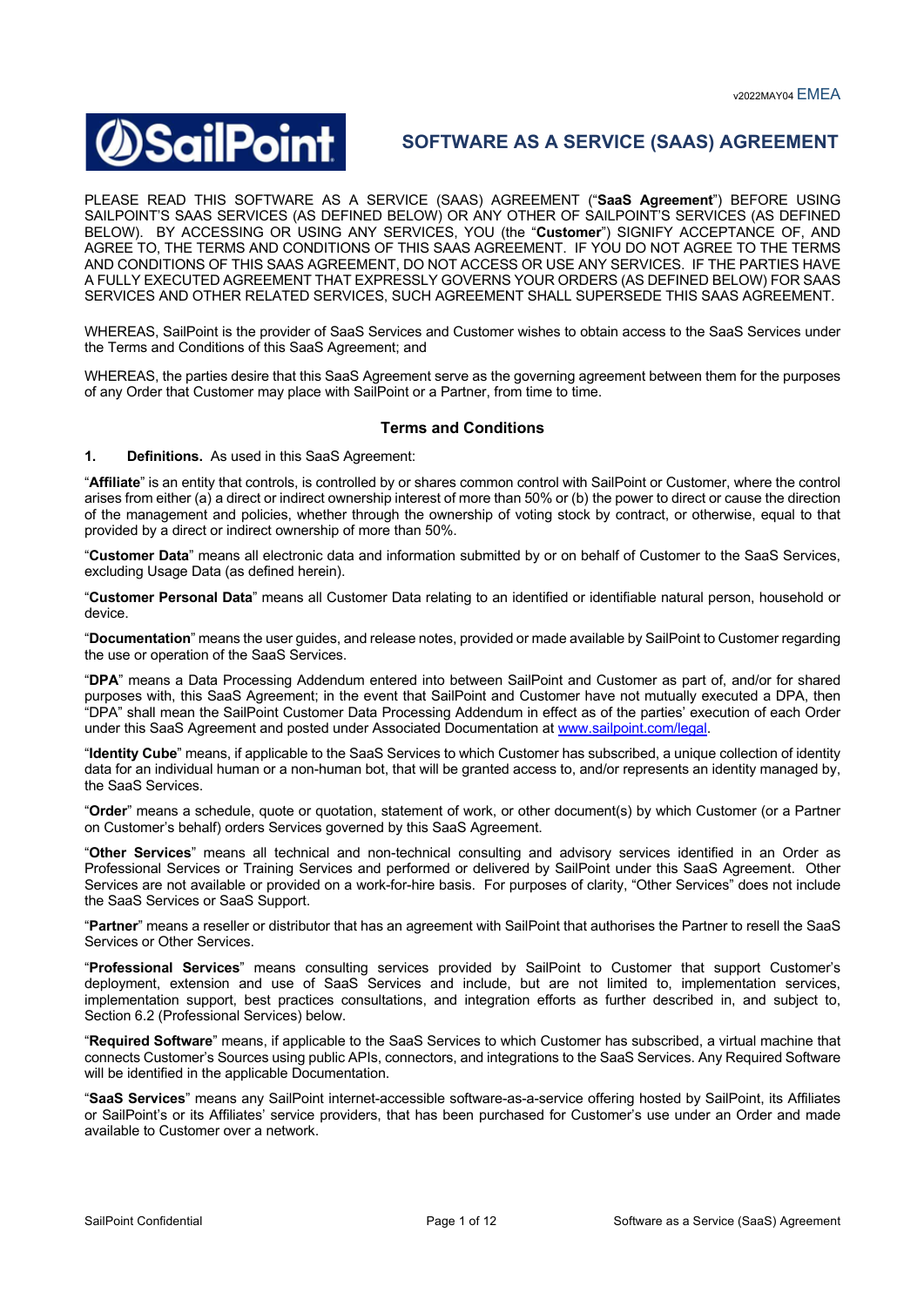"**SaaS Support**" means SailPoint's Support and Maintenance Services for SaaS Services as described in, and in accordance with, the SailPoint Support and Maintenance Policy found under Associated Documentation on SailPoint's website at https://www.sailpoint.com/legal/.

"**Sensitive Data**" means any data that constitutes sensitive personal data or special category data or like terms under applicable data privacy laws, intellectual property, proprietary business models, government-issued identification numbers, medical or health information, account security information, individual financial account information, credit/debit/gift or other payment card information, account passwords, individual credit and income information.

"**Services**" means the SaaS Services, SaaS Support and Other Services.

"**Source**" means, if applicable to the SaaS Services to which Customer has subscribed, a Customer-managed target system for reading data from and, if supported by the specific system, writing changes to, User accounts. The connection to a target system can be managed via a direct connector or a flat file.

"**Term**" or "**SaaS Term**" means the period(s) specified in any Order during which Customer will have access to and use of the SaaS Services, as the same may be renewed or extended in accordance with the Order.

"**Training Services**" means SailPoint's courses and other product-related training available through SailPoint's Identity University on-site at SailPoint's, Customer's or a third party's location, or online via a SailPoint-provided website, as agreed by the parties. Where available, Customer may purchase access to Training Services on a subscription basis for up to a specified number of named employees during the Training Term identified on the applicable Order or by purchasing Training Services units or credits which Customer can apply towards specific Training Services arranged with SailPoint within a period of time stated on the applicable Order.

"**User**" means an employee or independent contractor of Customer or Customer's Affiliates that Customer authorises to use the SaaS Services on Customer's behalf to manage Identity Cubes.

### **2. SaaS Services**.

- **2.1. Provision of SaaS Services**. During the Term, SailPoint grants Customer a limited, non-exclusive, non-transferrable (except in accordance with Section 13.1 (Assignment)), non-sublicensable right to access and use the SaaS Services in accordance with the Documentation, solely for Customer's internal business operations, in each case subject to the terms of this SaaS Agreement, including, if applicable, the number of Identity Cubes and Sources documented in an Order.
- **2.2. Required Software**. Customer acknowledges that use of certain SaaS Services requires the installation of the Required Software as a pre-requisite for using the SaaS Services. Customer agrees to install any Required Software, including any required updates if and when available. To the extent applicable to the SaaS Services to which Customer has subscribed, SailPoint hereby grants to Customer a limited, non-exclusive, non-transferable (except in accordance with Section 13.1 (Assignment)), non-sublicensable license to install, execute, copy, display, or otherwise use the Required Software in accordance with the Documentation, solely in connection with the Services, during the Term, in each case subject to the terms of this SaaS Agreement.
- **2.3. Users**. Customer will cause Users to abide by the terms of this SaaS Agreement. Any action or omission of a User, which, if attributable to Customer would constitute a breach of this SaaS Agreement by Customer, will be deemed to be a breach of this SaaS Agreement by Customer. SailPoint may terminate or suspend any User's individual access to the SaaS Services for any breach without notice.
- **2.4. SaaS Support**. SailPoint's Premium Support and Maintenance Services is SaaS Support included with Customer's subscription to the SaaS Services during the Term at no additional charge. An upgrade to higher level Support and Maintenance Services (e.g., Platinum) may be available for an additional charge. SailPoint provides SaaS Support and associated Documentation in the English language.
- **2.5. Service Level Agreement**. The Service Level Agreement ("**SLA**") for the production instance of the SaaS Services is set forth in SailPoint's current SLA included in Associated Documentation under Customer Agreements at https://www.sailpoint.com/legal/.

#### **3. Customer Responsibilities and Restrictions**.

- **3.1. Customer Responsibilities**. Customer is responsible for all activities conducted by it or through the accounts of its Users in the SaaS Services. Except for SailPoint's obligations described in Section 9 (Confidentiality) and Section 10 (Data Security and Processing), Customer shall:
	- (i) have sole responsibility for the accuracy, security quality, and legality of the Customer Data and the means by which Customer acquired the Customer Data and the right to provide the Customer Data for the purposes of this SaaS Agreement (including abiding by all applicable laws in the transmission of Customer Data and ensuring the receipt of all permissions from individuals and other third parties as may be necessary in order to provide the Customer Data for the purposes contemplated in this SaaS Agreement);
	- (ii) be responsible for the security and confidentiality of Customer's and its Users' account information;
	- (iii) be responsible for maintaining a back-up of all Customer Data; and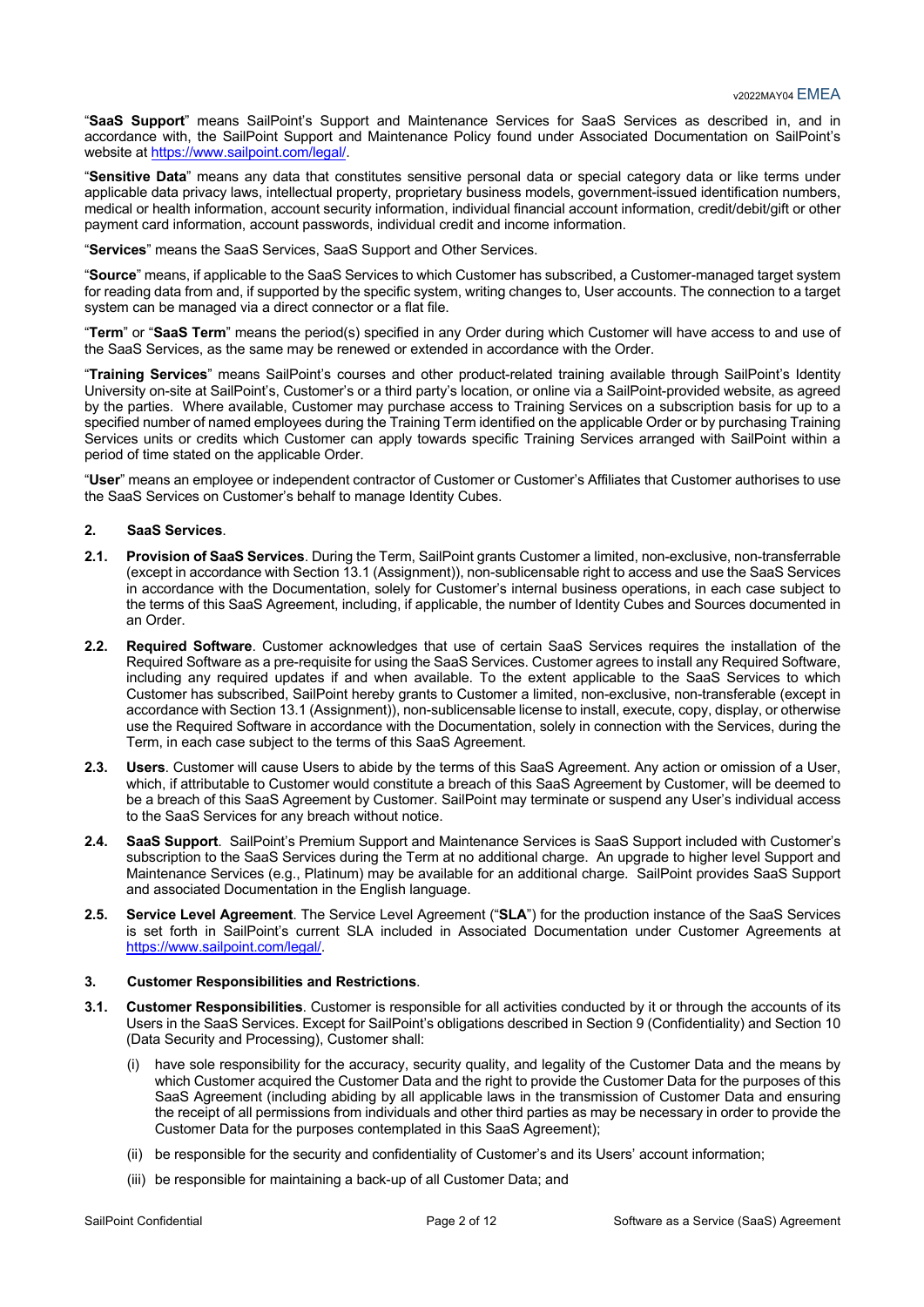- (iv) prevent unauthorised access to, or use of, the Services, and notify SailPoint promptly of any unauthorised access or use.
- **3.2. Compliance with Laws**. Customer shall comply with all applicable local, state, national, and foreign laws, rules, and regulations ("**laws**") in connection with its use of the Services, collection and other processing of all Customer Data, and performance under this SaaS Agreement, including those laws related to employment, data privacy and protection, and international activities. Customer acknowledges that SailPoint exercises no control over the Customer Data transmitted by Customer or Users to or through the SaaS Services or Required Software. SailPoint may impose limits on the use of, or access to, Services as required by applicable law.
- **3.3. Restrictions**. Customer and its Users shall not, and shall not permit any third party to:
	- (i) copy or republish SaaS Services;
	- (ii) make any Services available to any person other than Users;
	- (iii) rent, lend, sell, sublicense, or use SaaS Services to provide service bureau, time-sharing or other services to third parties;
	- (iv) send or store any Sensitive Data in the SaaS Services;
	- (v) send or store any Customer Personal Data in the SaaS Services that is not necessary for SailPoint to provide Services to Customer or is in violation of laws;
	- (vi) install the Required Software in, or connect a Source to, the SaaS Services from any country that has data residency or data transmission restrictions, including, but not limited to, Russia and the People's Republic of China;
	- (vii) send or store viruses, spyware, ransomware, timebombs, Trojan horses, or other harmful or malicious code, or files to or in connection with any Services;
	- (viii) send or store infringing, offensive, harassing or otherwise unlawful material in connection with any Services;
	- (ix) modify or create derivative works based upon SaaS Services or Documentation;
	- (x) remove, modify, or obscure any copyright, trademark, or other proprietary notices contained in the SaaS Services or Documentation;
	- (xi) reverse engineer, decompile, disassemble, or otherwise attempt to derive the source code used or embodied in the SaaS Services or Required Software, which for the avoidance of doubt includes the related algorithms, methods, and techniques;
	- (xii) access or use SaaS Services or Documentation in order to build a similar or competitive product, or
	- (xiii) exploit the SaaS Services or Documentation in any unauthorized way whatsoever, including by trespassing or burdening network capacity.

If for some reason these restrictions are prohibited by applicable law or by an agreement SailPoint has with one of its licensors, then the activities are permitted only to the extent required to comply with the law or agreement.

#### **4. Intellectual Property**.

- **4.1. Ownership and Reservation of Rights of SailPoint Intellectual Property**. SailPoint, its Affiliates and its licensors own and, except for the limited rights expressly granted to Customer under this SaaS Agreement, retain all right, title, and interest in and to the Services, Documentation and any other materials provided by SailPoint or its licensors under this SaaS Agreement, including all modifications and derivative works related thereto and intellectual property rights therein. No rights are granted to Customer under this SaaS Agreement other than expressly set forth in this SaaS Agreement.
- **4.2. Rights in Customer Data**. As between SailPoint and Customer, Customer owns the Customer Data. Customer hereby grants and agrees to grant to SailPoint, its Affiliates and contractors, a worldwide, non-exclusive, royalty-free license to host, copy, transmit, display, and process the Customer Data as reasonably necessary to (a) provide the Services to Customer and (b) monitor, modify, and improve (including develop) the SaaS Services; *provided, however*, that with respect to any Customer Data that constitutes Customer Personal Data, the use described in (b) shall not include building or modifying household or consumer profiles, or cleaning or augmenting data acquired from another source.
- **4.3. Feedback**. To the extent Customer or any of its Users provides any suggestions for modification or improvement or other comments, code, information, know-how, or other feedback (whether in oral or written form) relating to the Services ("**Feedback**"), Customer hereby grants to SailPoint and its Affiliates a perpetual, irrevocable, worldwide, non-exclusive, royalty-free license to use and commercially exploit the Feedback in any manner SailPoint sees fit without accounting or other obligation.
- **4.4. Statistical Usage Data**. SailPoint may collect, retain, disclose and use, during and after the Term for purposes of SailPoint's business, usage data that is derived from the operation of the SaaS Services, including patterns identified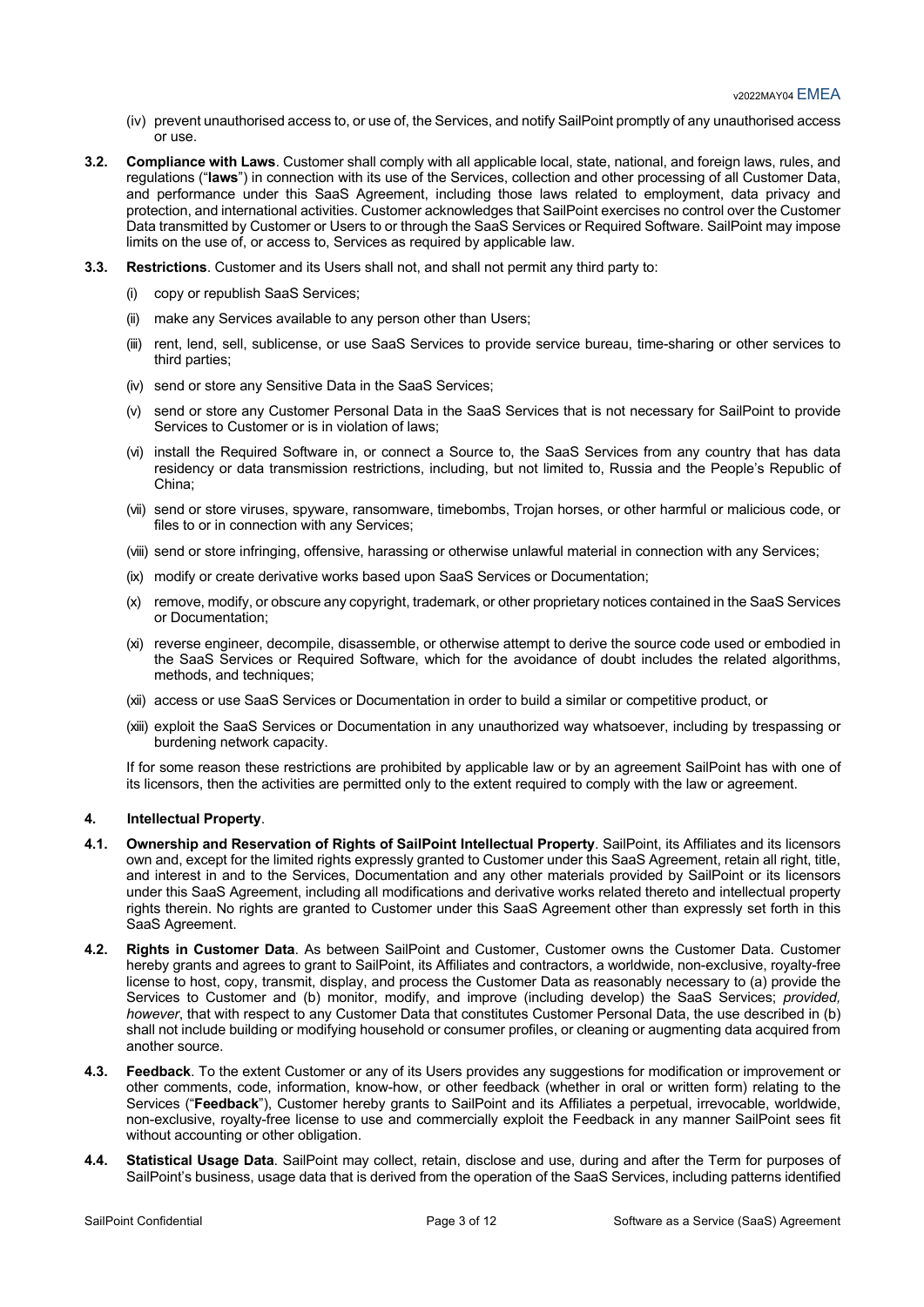through the use of the SaaS Services and algorithms, log data, and data regarding the performance and availability of the Services ("**Usage Data**"). If SailPoint provides Usage Data to any third party (for example, a report on the aggregate number of identities governed with SailPoint's SaaS Services), the Usage Data shall be aggregated and anonymized so as not to disclose customer's or any user(s) identity.

### **5. Orders and Payment**.

**5.1. Orders**. Customer may purchase Services by either (a) entering into an Order with SailPoint directly or (b) entering into an Order with a Partner that is subsequently acknowledged by SailPoint to Customer in writing (including by SailPoint sending a delivery notice to Customer via email). Each direct Order with SailPoint shall be signed by both Customer and SailPoint or issued by SailPoint and acknowledged by Customer via the issuance of a purchase order that incorporates by reference the applicable Order when subsequently accepted by SailPoint. All Orders placed through a Partner will be subject to pricing mutually agreed by Customer and Partner. All Services purchased by Customer through either SailPoint or a Partner shall be governed exclusively by this SaaS Agreement and, subject to Section 13.5 (Entire Agreement), the applicable Order.

#### **5.2. Fees, Invoicing and Payment**.

- **5.2.1. Direct Purchases from SailPoint**. For direct purchases from SailPoint, all fees for the Services shall be set forth in the applicable Order. All fees are exclusive of sales and use taxes, value added taxes (VAT), or similar charges. Unless otherwise provided in an Order, SailPoint shall invoice Customer for all fees described therein on or promptly following the Order effective date. Customer shall pay all invoices within thirty (30) days from date of invoice. Except as expressly provided otherwise herein, fees are non-refundable, non-cancellable and not subject to set-off. All fees shall be paid by Customer in the currency stated in each Order. If any fees) remain unpaid by the due date, in addition to any other rights or remedies it may have under this SaaS Agreement or by matter of law, (i) SailPoint reserves the right to suspend the Services upon thirty (30) days written notice to Customer, until the amounts are paid in full, and (ii) at SailPoint's discretion, any unpaid fees may accrue interest at the rate of the lesser of one and one-half percent  $(1.5%)$  of the outstanding balance per month or the maximum rate permitted by law from the date the fees were due until the date paid. Further, Customer shall be responsible for all costs and expenses associated with SailPoint's collection of the fees, including reasonable attorneys' fees SailPoint may incur in connection with its collection efforts. Suspension of the Services under this Section 5.2.1 shall not release Customer of its payment obligations under this SaaS Agreement or extend the term of the applicable Order(s).
- **5.2.2. Purchases Through a Partner**. For any Services purchased by Customer through a Partner, the pricing and payment terms are established through the order or agreement entered into by and between Customer and the Partner ("**Partner Order**") and all payments will be made directly to Partner. If a Partner is entitled to terminate or suspend any Services purchased by Customer pursuant to the Partner Order and notifies SailPoint, SailPoint may suspend or terminate the Services identified by the Partner. Subsequently, if Partner notifies SailPoint that Customer is entitled to reinstatement of any Services purchased by Customer pursuant to the Partner Order, and Customer is otherwise in compliance with the terms of this SaaS Agreement, SailPoint shall reinstate the Services as soon as reasonably practicable. SailPoint shall not be liable to Customer or to any third party for any liabilities, claims, or expenses arising from or relating to any suspension or termination of Services in accordance with this Section 5.2.2.
- **5.2.3. Expenses**. Unless otherwise specified in an Order, Customer will reimburse SailPoint for all pre-approved, out-ofpocket travel and related expenses incurred in performing the Other Services. SailPoint will include reasonably detailed documentation of the expenses with each related invoice as applicable.
- **5.2.4. Taxes**. Customer is responsible for payment of all sales and use taxes, value added taxes (VAT), or similar charges relating to Customer's purchase and use of the Services, excluding taxes based on SailPoint's net income. If SailPoint has a legal obligation to pay or collect taxes for which Customer is responsible under this SaaS Agreement, the appropriate amount shall be computed based on Customer's address listed under Customer Information above and invoiced to and paid by Customer, which amounts are in addition to the fees for the Services, unless Customer provides SailPoint with a valid tax exemption certificate authorised by the appropriate taxing authority.

#### **6. Other Services.**

- **6.1. Training Services.** SailPoint will provide Training Services on a per-quote basis as purchased or otherwise requested by Customer. Customer will execute an Order for any agreed Training Services subscription ("**Training Subscription**"). For Training Services acquired outside a Training Subscription, (i) Customer will approve SailPoint's quote prior to SailPoint's commencement of the Training Services and (ii) SailPoint will invoice Customer monthly in arrears as SailPoint provides the Training Services. Unless otherwise stated in the applicable Order, Training Services fees shall exclude travel and living expenses.
- **6.2. Professional Services.** Customer may purchase Professional Services from SailPoint on a time-and-materials basis. The following terms and conditions shall apply to Professional Services performed for Customer by or on behalf of SailPoint:
	- a. **Scope of Professional Services**. Professional Services will be documented in a mutually executed statement of work ("**SOW**"). SailPoint offers SaaS Services under this SaaS Agreement as a service of general utility provided by SailPoint to all customers the same way at the same time, leveraging the same code base. As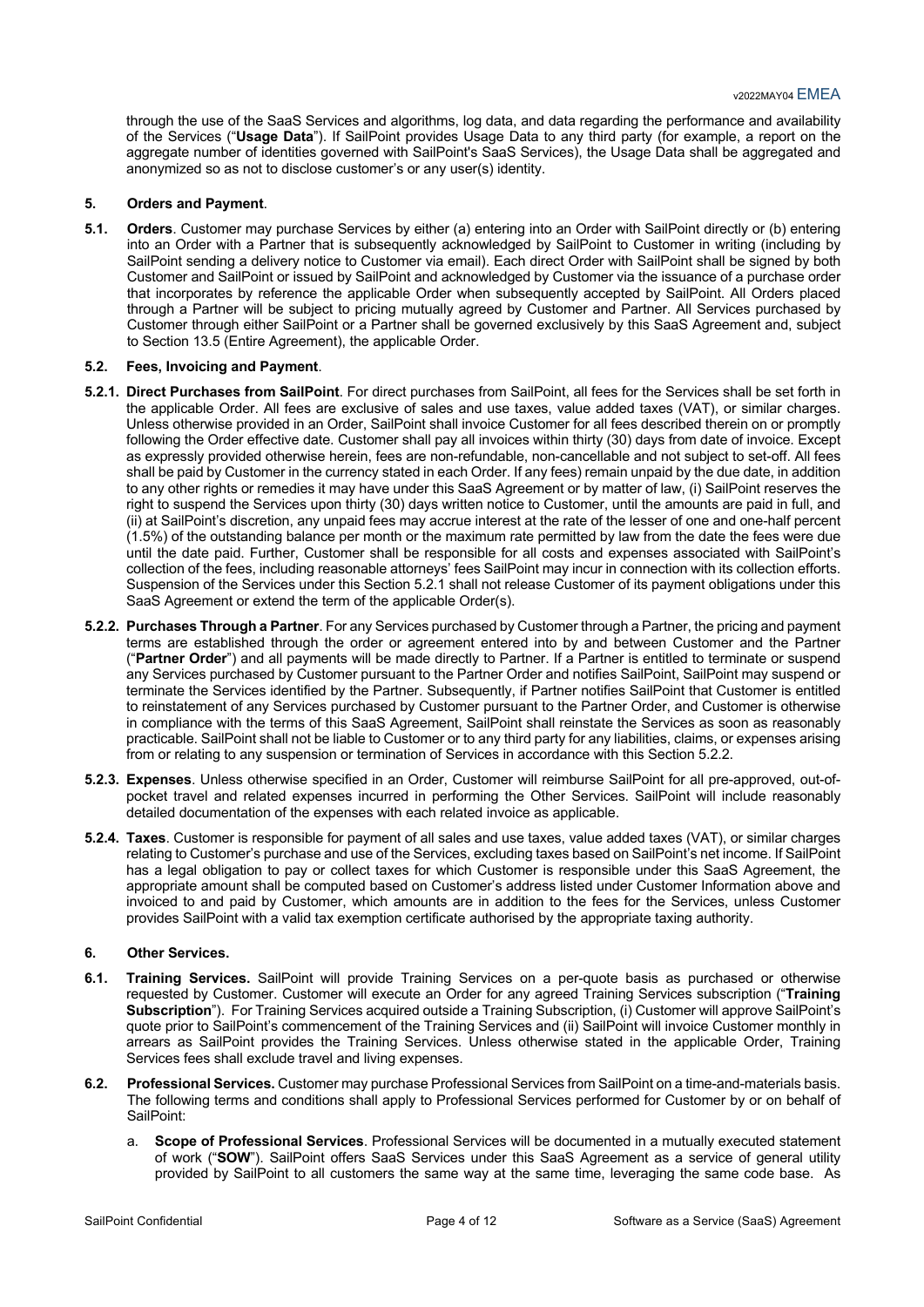provided by SailPoint over the internet, the SaaS Services are not themselves customizable by one customer to differentiate how it is provided to any other customer. Therefore, the scope of any Professional Services shall be limited to (i) program and deployment planning, (ii) configuration and integration assistance, and/or (iii) interface adapter efforts. Professional Services shall not constitute works-for-hire.

- b. **Term of Professional Services**. Professional Services will begin and terminate on the dates or times described in a SOW, unless earlier terminated in accordance with this SaaS Agreement.
- c. **Fees and Expenses**. Fees for Professional Services are described in a SOW or an Order. SailPoint may issue invoices on a monthly basis for Professional Services actually performed or in accordance with a payment schedule documented in a SOW or Order. SailPoint shall invoice Customer, and Customer shall pay, all actual and reasonable expenses for travel, food and lodging which are directly related to the performance of Professional Services.
- d. **Termination or delay of Professional Services**. Customer may terminate Professional Services by giving ten (10) days prior written notice to SailPoint; termination shall be effective ten (10) days after SailPoint's receipt of the notice. If Customer delays the scheduled start of contracted Professional Services, Customer shall reimburse SailPoint for any actual non-refundable costs incurred (including for expenses and contractors) due to the delay. If Customer terminates Professional Services before the agreed end of a Professional Services engagement as set forth in a SOW, Customer shall pay SailPoint for any Professional Services completed but not yet paid for prior to the termination date, as well as reasonable and actual costs (including for expenses and contractors) incurred by SailPoint through the effective date of the termination.
- e. **SailPoint Proprietary Information**. All SailPoint Proprietary Information and all right, title and interest, including, without limitation, all patents, copyrights, and trade secret rights anywhere in the world, and all other intellectual property and rights in connection therewith shall be the sole property of and remain with SailPoint or its licensors, as applicable. SailPoint Proprietary Information includes, but is not limited to, the SaaS Services, Required Software and related documentation and any modifications thereto developed in whole or in part by Professional Services. Except for the license use rights otherwise expressly provided in this SaaS Agreement, no right, title or interest in the SaaS Services or Required Software is granted hereunder.
- f. **Independent Contractors**. SailPoint is an independent contractor and is solely responsible for all taxes, withholdings, and other similar statutory obligations, including but not limited to, Worker's Compensation Insurance. Nothing herein shall form or be construed to form a joint venture or partnership.
- g. **Performance Standards**. SailPoint's performance of Professional Services under this SaaS Agreement will be conducted with standards of practice common in the industry for similar services. While performing Professional Services at Customer's site, SailPoint will comply with all applicable Customer network and safety rules, guidelines and policies that do not conflict with the terms of this SaaS Agreement and any attachments hereto
- h. **Consent to Subcontract**. Customer hereby consents for SailPoint to subcontract Professional Services to persons or companies qualified and certified by SailPoint to provide Other Services on SailPoint's behalf.

# **7. Term, Suspension, and Termination**.

- **7.1. Term**. This Agreement shall be in effect during the Term of any Order governed by this Agreement and shall continue in effect for so long as there is an Order arising under this Agreement with a current Term unless the Agreement or all Orders are terminated as set forth herein. This SaaS Agreement may be terminated at any time by mutual agreement of SailPoint and Customer.
- **7.2. Termination for Material Breach**. Either party may terminate this SaaS Agreement if the other party fails to cure any material breach within thirty (30) days after receipt of written notice of the breach. Upon termination of this SaaS Agreement by Customer for a material breach by SailPoint pursuant to this Section 7.2, SailPoint will refund Customer any fees prepaid by Customer to SailPoint that cover the remainder of the Term after the effective date of termination and any fees prepaid by Customer to SailPoint for Other Services that have not been delivered as of the effective date of termination. In the event SailPoint terminates this SaaS Agreement as a result of Customer's material breach, all unpaid fees under all Orders shall be accelerated and become immediately due and payable.
- **7.3. Suspension for Ongoing Harm**. SailPoint reserves the right to suspend delivery of the SaaS Services if SailPoint reasonably concludes that Customer or a User's use of the SaaS Services is causing immediate and ongoing harm to SailPoint or the security, integrity, or availability of the SaaS Services. SailPoint will use commercially reasonable efforts under the circumstances to provide Customer with notice and an opportunity to remedy the violation or threat prior to suspension. In the extraordinary case that SailPoint must suspend delivery of the SaaS Services, SailPoint shall promptly notify Customer of the suspension and the parties shall diligently attempt to resolve the issue. SailPoint shall not be liable to Customer or to any third party for any liabilities, claims or expenses arising from or relating to any suspension of the SaaS Services in accordance with this Section 7.3, and the suspension shall not extend the term of any applicable Order (s). Nothing in this Section 7.3 will limit SailPoint's other rights under this Section 7.
- **7.4. Retrieval of Customer Data**. Upon request by Customer made at least thirty (30) days prior to the effective date of the termination of this SaaS Agreement, at no cost to Customer, SailPoint will maintain a file of the Customer Data then-currently stored in the SaaS Services available for download by Customer for a maximum of thirty (30) days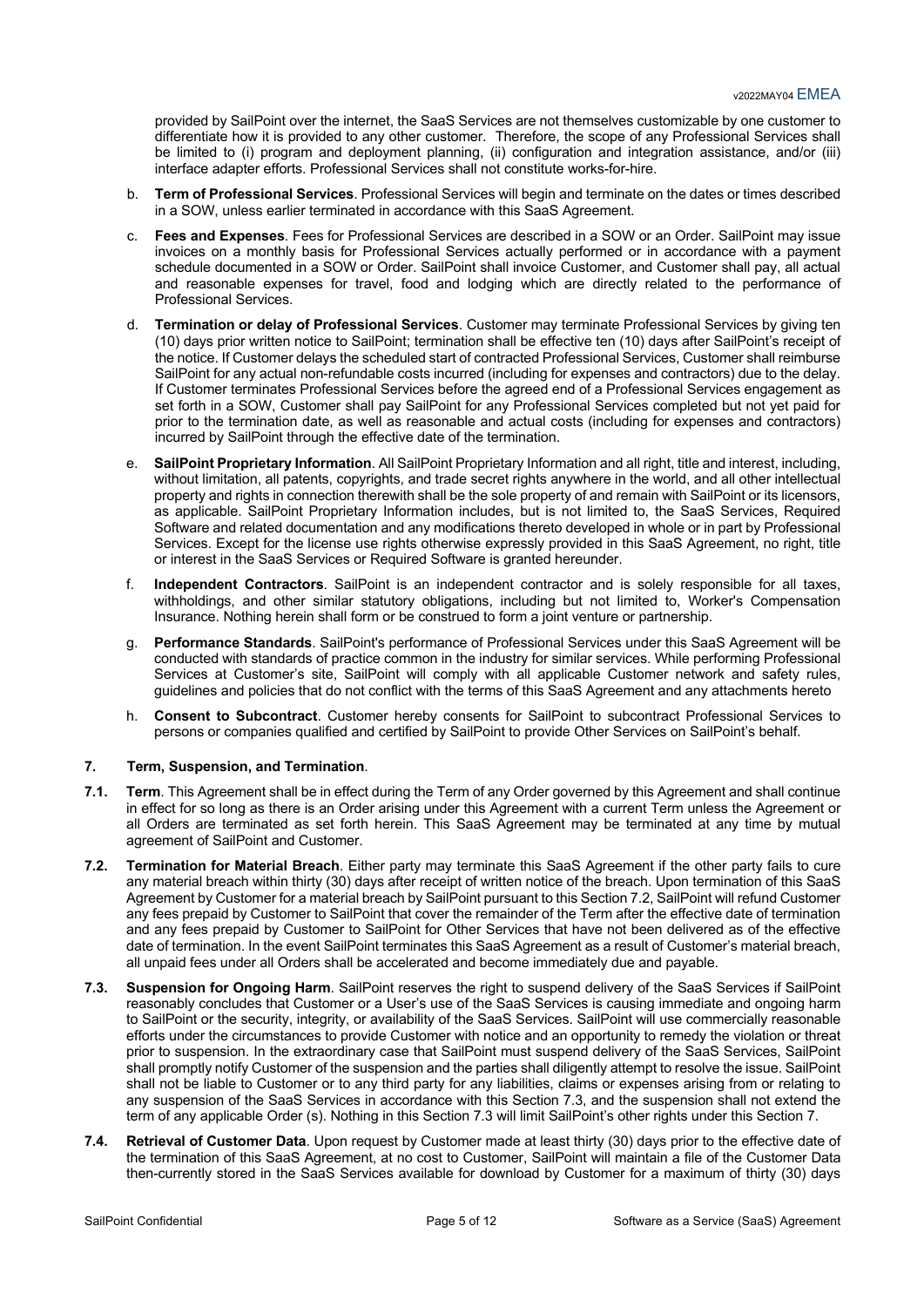following the termination. After the thirty (30)-day period, SailPoint shall have no obligation to maintain or provide any Customer Data and shall thereafter, unless legally prohibited, be entitled to delete all Customer Data; provided, however, that SailPoint will not be required to remove copies of any Customer Data from its backups until such time as the backup copies are scheduled to be deleted in the normal course of business; provided further that in all cases SailPoint will continue to protect the Customer Data in accordance with Section 9 (Confidentiality). Additionally, during the Term, Customer may extract Customer Data from the SaaS Services using SailPoint's standard web services.

**7.5. Effect of Termination**. Upon expiration or termination of this SaaS Agreement, all licenses to the Required Software and access to the SaaS Services granted to Customer under this SaaS Agreement and all Orders placed hereunder shall immediately terminate and Customer will cease using the SaaS Services (except as permitted under Section 7.4 (Retrieval of Customer Data)) and any SailPoint Confidential Information. Expiration or termination of this SaaS Agreement for any reason other than termination by Customer for a material breach by SailPoint pursuant to Section 7.2 (Termination for Material Breach) shall not relieve Customer of the obligation to pay all future amounts due under all Orders. Sections 3.3 (Restrictions), 4 (Intellectual Property), 5.2 (Fees, Invoicing and Payment), 7.5 (Effect of Termination), 8.2 (Disclaimer), 9 (Confidentiality), 11 (Indemnification), 12 (Limitations of Liability) and 13 (General Provisions) shall survive the expiration or termination of this SaaS Agreement for any reason.

# **8. Warranties and Remedies; Disclaimer**.

## **8.1. Warranties and Remedies**.

- **8.1.1. General**. Each party represents and warrants that it has the legal power and authority to enter into this SaaS Agreement. Both Parties shall comply with all laws applicable to its performance of its obligations hereunder.
- **8.1.2. SaaS Services**. SailPoint warrants that during the Term the SaaS Services will perform materially in accordance with the Documentation. As Customer's exclusive remedy and SailPoint's sole liability for breach of the warranty set forth in this Section 8.1.2, (i) SailPoint shall correct the non-conforming SaaS Services at no additional charge to Customer, or (ii) in the event SailPoint is unable to correct the deficiencies after good-faith efforts and within a commercially reasonable timeframe, Customer shall be entitled to terminate the applicable SaaS Services and SailPoint will refund Customer of any fees prepaid by Customer attributable to the defective SaaS Services for the period commencing from the date SailPoint received the notice contemplated in the next sentence. To receive warranty remedies, Customer must promptly report deficiencies in writing to SailPoint, but no later than thirty (30) days of the first date the deficiency is identified by Customer. The warranty set forth in this Section 8.1.2 shall apply only if the applicable SaaS Services have been utilised in accordance with the Documentation, this SaaS Agreement, and applicable law.
- **8.1.3. Other Services**. SailPoint warrants that the Other Services will be performed in a professional manner consistent with applicable industry standards. As Customer's exclusive remedy and SailPoint's sole liability for breach of the warranty set forth in this Section 8.1.3, SailPoint will, at its sole option and expense, promptly re-perform any Other Services that fail to meet this limited warranty or refund to Customer the fees paid for the non-conforming portion of the Other Services.
- **8.2. Disclaimer**. Except as expressly provided in this Section 8 and to the maximum extent permitted by applicable law, SailPoint makes no warranties of any kind, whether express, implied, statutory, or otherwise, and specifically disclaims all warranties of fitness for a particular purpose, merchantability, accuracy of informational content, systems integration, non-infringement, non-interference with enjoyment or otherwise. SailPoint does not warrant that the SaaS Services will be error free or uninterrupted. SailPoint makes no warranty regarding any non-SailPoint application with which the SaaS Services may interoperate. The limited warranties provided in this Section 8 are the sole and exclusive warranties provided to Customer in connection with the subject matter of this SaaS Agreement.

# **9. Confidentiality**.

- **9.1.** As used in this SaaS Agreement, "**Confidential Information**" means all proprietary, non-public information disclosed by a party (the "**Disclosing Party**") to the other party (the "**Receiving Party**"), directly or indirectly, which, (a) if in written, graphic, machine-readable or other tangible form, is marked as "confidential" or "proprietary," (b) if disclosed orally or by demonstration, is identified at the time of initial disclosure as confidential and is confirmed in writing to the Receiving Party to be "confidential" or "proprietary" within thirty (30) days of the disclosure, or (c) reasonably appears to be confidential or proprietary because of the circumstances of disclosure and the nature of the information itself, including the Customer Data, terms of this SaaS Agreement, each Order, the Services and Documentation, business and marketing plans, technology and technical information, product designs, and business processes of either party. Confidential Information of SailPoint includes, without limitation, the SaaS Services and Documentation. The terms and conditions of this SaaS Agreement are Confidential Information; however, the existence of this SaaS Agreement is not Confidential Information.
- **9.2.** "**Confidential Information**" does not include information that:
	- (i) is known publicly at the time of the disclosure by the Disclosing Party or becomes known publicly after disclosure through no fault of the Receiving Party;
	- (ii) is known to the Receiving Party at the time of disclosure by the Disclosing Party due to previous receipt from a source that was not bound by confidentiality obligations to the Disclosing Party at that time; or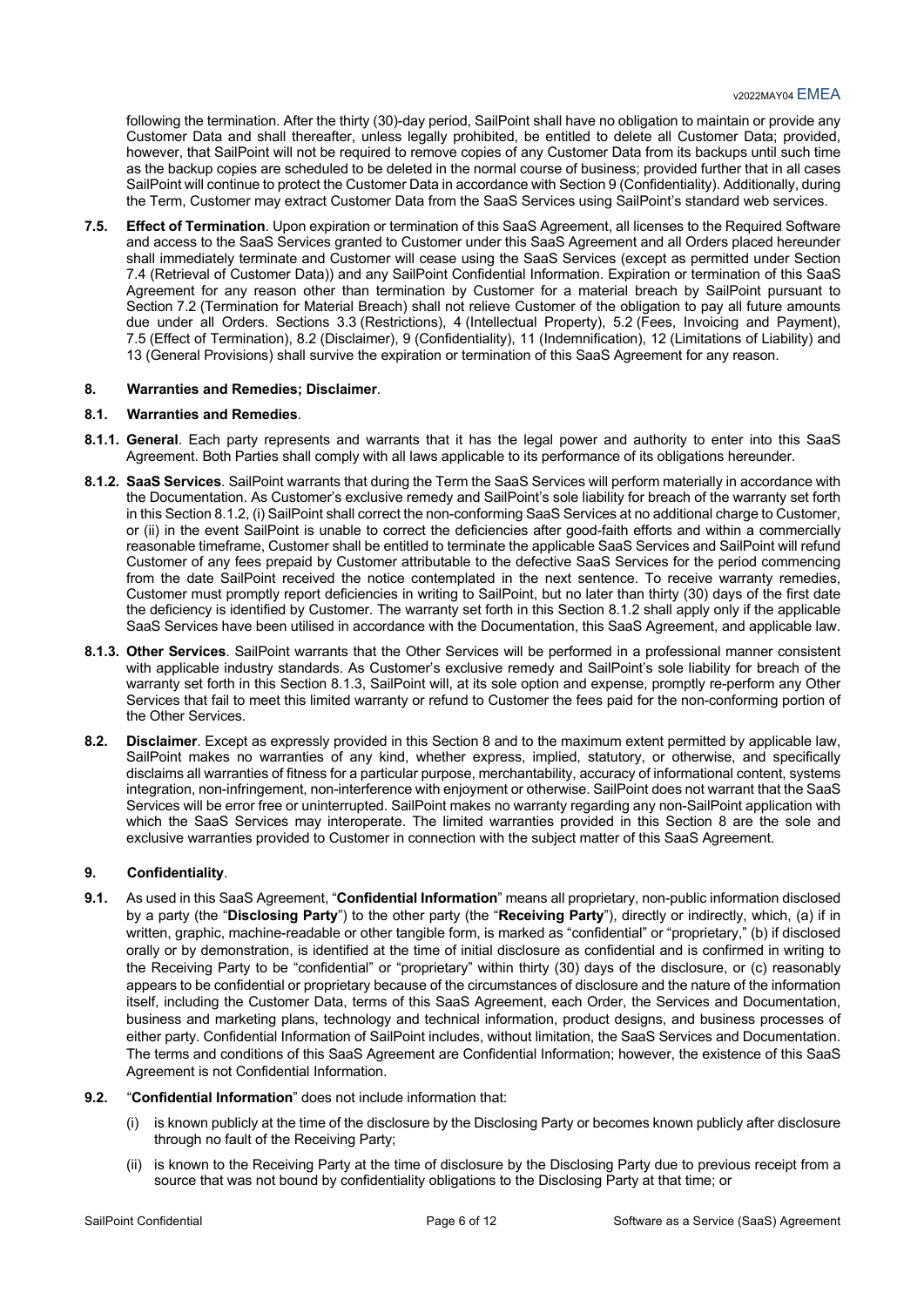- (iii) is independently developed by the Receiving Party without use of or reference to the Confidential Information as demonstrated by the written records of the Receiving Party.
- **9.3.** The Receiving Party shall not (a) use the Confidential Information of the Disclosing Party except to exercise its rights and perform its obligations under this SaaS Agreement or (b) disclose the Confidential Information to any third party, except those of its employees, service providers, agents, and representatives who are subject to confidentiality obligations at least as stringent as the obligations set forth herein and have a "need to know" in order to carry out the purpose of this SaaS Agreement. The Receiving Party shall use at least the same degree of care it uses to protect its own confidential information of like nature, but not less than a reasonable degree of care, to protect the Confidential Information of the Disclosing Party.
- **9.4.** The Receiving Party may disclose Confidential Information of the Disclosing Party to the extent the disclosure is required by law or order of a court or other governmental authority; provided that the Receiving Party shall use commercially reasonable efforts to promptly notify the Disclosing Party prior to the disclosure to enable the Disclosing Party to seek a protective order or otherwise prevent or restrict the disclosure.
- **9.5.** The parties agree that monetary damages may be insufficient to fully compensate either party for its losses in the event the other party violates the confidentiality provisions of this SaaS Agreement. Upon any actual or threatened violation by the Receiving Party, the Disclosing Party may be entitled to preliminary and other injunctive relief against such violation, in addition to any other rights or remedies that the Disclosing Party may have at law or in equity.

### **10. Data Security and Processing**.

- **10.1. Security Program**. SailPoint will maintain administrative, physical, and technical safeguards designed to protect the security and confidentiality of Customer Data, including measures designed to prevent unauthorised access, use, modification, or disclosure of Customer Personal Data. SailPoint's current Security Measures are described for information purposes only in Annex A of the DPA and posted by SailPoint as the SailPoint Data Security Program under Associated Documentation at www.sailpoint.com/legal. The SailPoint Data Security Program (and Annex A) are subject to change at any time without notice provided that any change shall not materially diminish SailPoint's information security obligations described therein. With respect to the SaaS Services listed at https://www.sailpoint.com/legal/saas-services/, SailPoint will operate in conformance with the physical, technical, operational, and administrative measures and protocols regarding data security that are set forth in its then-current Service Organization Control 2 (SOC 2) Type 2 Report(s) (or equivalent report(s)), received from its third-party auditors.
- **10.2. Data Processing Agreement**. The DPA sets forth the terms and conditions under which SailPoint may receive and process Customer Personal Data from Customer. The DPA shall apply with respect to SailPoint's processing of Customer Personal Data in the course of providing Services pursuant to this SaaS Agreement.

# **11. Indemnification**.

- **11.1. Indemnification by SailPoint**. Subject to Section 11.3 (Indemnity Process), SailPoint will defend Customer from any and all claims, demands, suits, or proceedings brought against Customer by a third party alleging that the SaaS Services, as provided by SailPoint to Customer under this SaaS Agreement, infringe any patent, copyright, or trademark or misappropriate any trade secret of that third party (each, an "**Infringement Claim**"). SailPoint will indemnify Customer for all damages and costs (including reasonable attorneys' fees) finally awarded by a court of competent jurisdiction, authorised arbitral panel, or paid to a third party in accordance with a written settlement agreement signed by SailPoint, in connection with an Infringement Claim. In the event an Infringement Claim is brought, or in SailPoint's reasonable opinion is likely to be brought, SailPoint may, at its option:
	- (i) procure the right to permit Customer to continue use of the SaaS Services;
	- (ii) replace or modify the SaaS Services with a non-infringing alternative having substantially equivalent performance, within a reasonable period of time, or
	- (iii) if SailPoint determines that neither of the foregoing options are reasonably practicable, terminate the applicable Order and repay to Customer any prepaid fees paid by Customer under the Order to SailPoint with respect to any period of time following the termination date.

Notwithstanding the foregoing, SailPoint shall have no liability for any Infringement Claim of any kind to the extent that it relates to (a) modification of the SaaS Services by a party other than SailPoint, (b) use of the SaaS Services in combination with any other product, service, or device, if the infringement would have been avoided by the use of the SaaS Services without the other product, service, or device, or (c) use of the SaaS Services other than in accordance with the Documentation and this SaaS Agreement. The indemnification obligations set forth in this Section 11.1 are Customer's exclusive remedy and SailPoint's sole liability with respect to SailPoint's infringement or misappropriation of third-party intellectual property rights of any kind.

**11.2. Indemnification by Customer**. Subject to Section 11.3 (Indemnity Process), Customer will defend SailPoint and its Affiliates from any and all claims, demands, suits, or proceedings brought against SailPoint by a third party alleging a violation of a User's or third party's rights arising from or related to the Customer Data, including Customer's provision of the Customer Data to SailPoint or its Affiliates or their respective use of the Customer Data in connection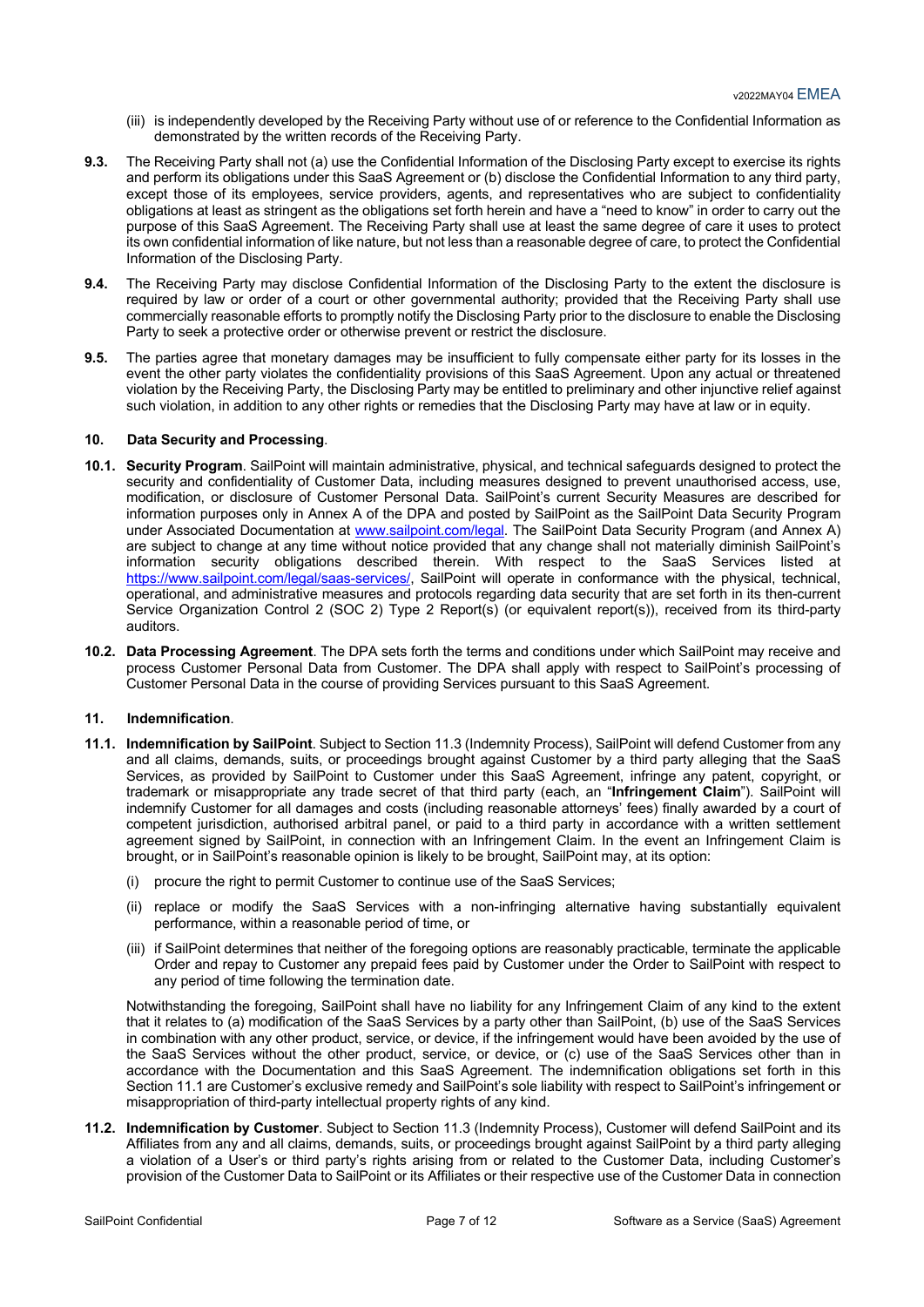with providing Services in accordance with this SaaS Agreement. Customer will indemnify SailPoint for all damages and costs (including reasonable attorneys' fees) finally awarded by a court of competent jurisdiction, authorised arbitral panel, or paid to a third party in accordance with a written settlement agreement signed by Customer, in connection with any such claims, demands, suits, or proceedings. The indemnification obligations set forth in this Section 11.2 are SailPoint's exclusive remedy and Customer's sole liability with respect to Customer's infringement or misappropriation of third-party's rights arising from or related to its Customer Data.

**11.3. Indemnity Process**. The party seeking indemnification under this Section 11 ("**Indemnitee**") must (a) promptly notify the other party ("**Indemnitor**") of the claim (provided that any failure to provide prompt written notice will only relieve the Indemnitor of its obligations to the extent its ability to defend the claim is materially prejudiced by the failure), (b) give the Indemnitor sole control of the defence and settlement of the claim (provided that Indemnitor shall not consent to entry of any judgment or admission of any liability of the Indemnitee without the prior written approval of the Indemnitee), and (c) provide reasonable assistance, cooperation, and required information with respect to the defence and settlement of the claim, at the Indemnitor's expense. At its own expense, the Indemnitee may retain separate counsel to advise the indemnitee regarding the defence or settlement of the claim.

### **12. Limitations of Liability**.

- **12.1.** Neither Party excludes or limits its liability for:
	- (i) Death, personal injury or damage to tangible property caused by its Negligence, or that of its employees, agents or subcontractors;
	- (ii) any breach by a Party of the "Restrictions", "Indemnification" or "Confidentiality" provisions of this SaaS Agreement;
	- (iii) a breach of its respective obligations under the DPA due to its wilful misconduct or Negligence;
	- (iv) otherwise any wilful misconduct, fraud or fraudulent misrepresentation by it or its employees; or
	- (v) any liability that cannot be excluded or limited by virtue of the Governing Law (as per Section 13.9 (Governing Law and Severability) below).

For purposes of this Section 12.1, "**Negligence**" means (a) a disregard of an obvious risk; (b) an indifference to an obvious risk; or (c) a deliberate and malicious action.

- **12.2.** Subject to Sections 12.1 above and 13.3 below:
	- (i) in the event of a Security Incident (as defined in the DPA), SailPoint's total financial liability to Customer under this SaaS Agreement shall not exceed 200% of the total fees paid or payable by Customer under the applicable Order for the 12 months preceding the event giving rise to the claim; and
	- (ii) for all other claims of either party for direct/other damages under this SaaS Agreement, the aggregate liability of the other party, regardless of the nature of the claim (including negligence) and irrespective of whether the same was foreseeable or otherwise, shall not exceed 125% of the total fees paid or payable by Customer under the applicable Order for the 12 months preceding the event giving rise to the claim.
- **12.3.** Subject to Section 12.1 above, in no event shall either Party be liable to the other for any consequential or special damages, punitive, or exemplary damages even if the party has been advised of the possibility of the potential loss or damage. For purposes of this section, "consequential or special damages" means remote or speculative damages or damages which are not the natural and probable result of a breach of this SaaS Agreement.

# **13. General Provisions**.

- **13.1. Assignment**. Neither party may assign this SaaS Agreement or otherwise transfer any right or obligation under this SaaS Agreement, without the prior written consent of the other party, which consent shall not be unreasonably withheld or delayed. Notwithstanding the foregoing, either party may assign this SaaS Agreement in its entirety to an acquirer of all, or substantially all, of the assets or equity of the party whether by merger, asset sale, or otherwise, provided that in the event of an assignment by Customer, all fees then due and payable to SailPoint have been paid. Any attempt by a party to assign or transfer its rights or obligations under this SaaS Agreement other than as permitted by this section shall be void and of no effect. Subject to the foregoing, this SaaS Agreement shall be binding upon and inure to the benefit of the parties' successors and permitted assigns. Either party may employ sub-contractors in performing its duties under this SaaS Agreement, provided, however, that the party shall not be relieved of any obligation under this SaaS Agreement and subject (as applicable) to the applicable sub-processing terms of the DPA.
- **13.2. Notices**. Except as otherwise expressly permitted in this SaaS Agreement, notices under this SaaS Agreement shall be in writing and shall be deemed to have been given (a) five (5) business days after mailing if sent by registered or certified mail, (b) when personally delivered, or (c) one (1) business day after deposit for overnight delivery with a recognised courier for U.S. deliveries (or three (3) business days for international deliveries). All notices shall be sent to the other party at the address set forth on the first page of this SaaS Agreement.
- **13.3. Force Majeure**. Neither party shall be liable to the other for any delay or failure to perform hereunder due to circumstances beyond the party's reasonable control, including acts of God, acts of government, computer related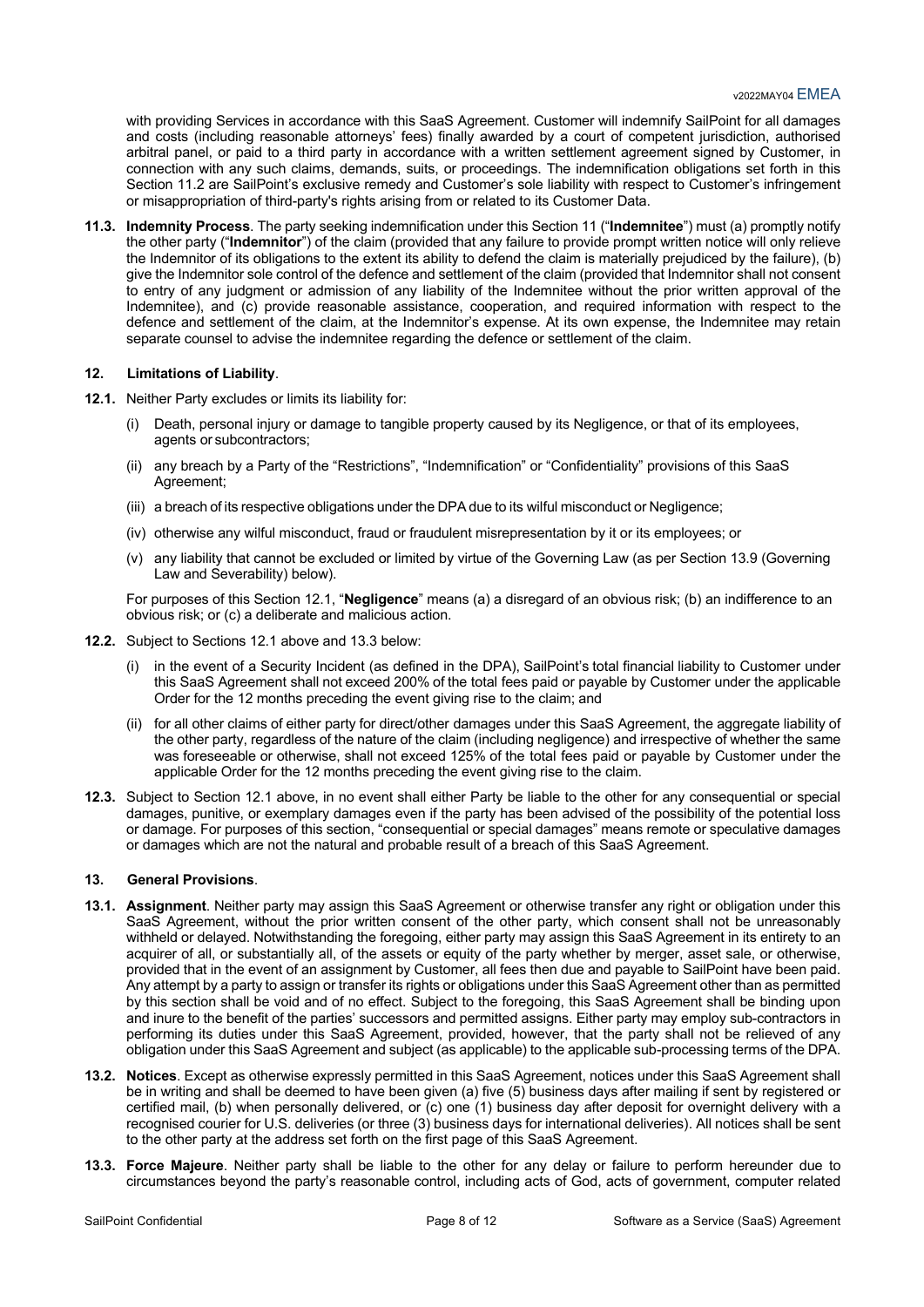attacks, hacking, or acts of terror, service disruptions involving hardware, software, or power systems not within the party's possession or reasonable control (a "**Force Majeure Event**"). Notwithstanding the foregoing, Customer shall remain liable for the payment of all amounts required to be paid pursuant to an applicable Order, regardless of the occurrence or persistence of a Force Majeure Event.

- **13.4. Equitable Relief**. The parties agree that a material breach of Sections 3.3 (Restrictions) or 9 (Confidentiality) above may cause irreparable injury to the non-breaching party for which monetary damages alone would not be an adequate remedy, and therefore the non-breaching party shall be entitled to seek equitable relief in addition to any other remedies it may have hereunder or at law, without the requirement of posting bond or proving actual damages. If any legal action is brought to enforce any rights or obligations under this SaaS Agreement, the prevailing party shall be entitled to recover its reasonable attorney fees, court cost and other collection expenses, in addition to any other relief it may be awarded.
- **13.5. Entire Agreement**. This SaaS Agreement together with the documents incorporated herein by reference contains the entire agreement of the parties with respect to the subject matter hereof and supersedes all previous oral and written communications, representation, understandings, and agreements by the parties concerning the subject matter of this SaaS Agreement. Customer agrees that its purchase of the Services is neither contingent upon the delivery of any future functionality or features nor dependent upon any oral or written public comments made by SailPoint with respect to future functionality or features. No terms, provisions or conditions contained in any purchase order, sales confirmation, or other business form that either party may use in connection with the transactions contemplated by this SaaS Agreement will have any effect on the rights or obligations of the parties under, or otherwise modify, this SaaS Agreement. If there is any conflict between the terms of this SaaS Agreement and any Order or similar ordering document with a Partner, the terms of this SaaS Agreement shall control unless SailPoint and Customer expressly agree otherwise in the applicable Order or other document signed by both parties by specific reference to this section and the section(s) of this SaaS Agreement that are modified. Where SailPoint is required to "click through" or otherwise accept any online terms to register as Customer's vendor, to provide the Services to Customer, or to enable Customer's receipt of the Services (as a condition to its provision, vendor registration or receipt of Services), the terms are not binding and shall not be deemed to modify this SaaS Agreement. No modification, amendment, or waiver of any provision of this SaaS Agreement will be effective unless in writing and signed by authorised representatives of both parties hereto. Any failure to enforce any provision of this SaaS Agreement shall not constitute a waiver thereof or of any other provision and a waiver of any breach of this SaaS Agreement shall not constitute a waiver of any other or subsequent breach.
- **13.6. Publicity**. During the term of this SaaS Agreement, SailPoint may include Customer's name and logo in its customer lists, including on its website. To the extent Customer provides standard trademark usage guidelines, SailPoint shall use Customer's name and logo in accordance with the guidelines.
- **13.7. Export Laws**. Export controls and sanctions laws of the United States and any other relevant local export controls and sanctions laws apply to the Services (collectively "**Export Laws**"). Customer agrees that the Export Laws govern its use of the Services (including technical data) and any materials provided under this SaaS Agreement, and Customer agrees to comply with all Export Laws. Customer agrees that no data, information, software programs, or other materials resulting from Services (or that are a direct product thereof) will be exported, re-exported, transferred, or released, directly or indirectly, in violation of the Export Laws. Each party represents that it is not (i) named on any U.S. government list of persons or entities with which U.S. persons are prohibited from transacting, (ii) owned or controlled by or acting on behalf of any such persons or entities, or (iii) residing, located, operating or organized in a country or region subject to a United States trade embargo. Customer agrees that it will not access or use the Service in any manner that would cause any party to violate any Export Laws.
- **13.8. Independent Contractors, No Third-Party Beneficiaries**. The parties have the status of independent contractors, and nothing in this SaaS Agreement nor the conduct of the parties will be deemed to place the parties in any other relationship. Except as provided in this SaaS Agreement, neither party shall be responsible for the acts or omissions of the other party or the other party's personnel. Save as contained expressly above, this SaaS Agreement confers no rights upon either party's employees, agents, contractors, partners or customers or upon any other person or entity.
- **13.9. Governing Law and Severability**. Where Customer's address (as contained at the head of this SaaS Agreement or any Order hereto) is located in any of the following countries, then the laws of the country shall apply thereto: **Austria, Belgium, Denmark, Finland, France, Germany, Netherlands, Norway, Republic of Ireland, Spain, Sweden, Switzerland**. Where Customer's address is located in any other country, this SaaS Agreement and all Orders will be governed by and construed in accordance with the laws of **England and Wales**. The United Nations Convention on Contracts for the International Sale of Goods does not apply. If any term of this SaaS Agreement is held to be invalid or unenforceable, that term shall be reformed.
- **13.10. Anti-Bribery/Corruption**. Neither party (a) has received or been offered any illegal or improper bribe, kickback, payment, gift, or thing of value from an employee or agent of the other party in connection with this SaaS Agreement or (b) has made, paid, given, or agreed to make, pay, or give any bribe, kickback, payment, gift, or thing of value to any foreign government official or other person in violation of applicable laws related to the prevention of corruption, including the U.S. Foreign Corrupt Practices Act of 1977, as amended ("**Anti-Corruption Laws**") in connection with this SaaS Agreement Both parties agree to comply with Anti-Corruption Laws in relation to this SaaS Agreement. If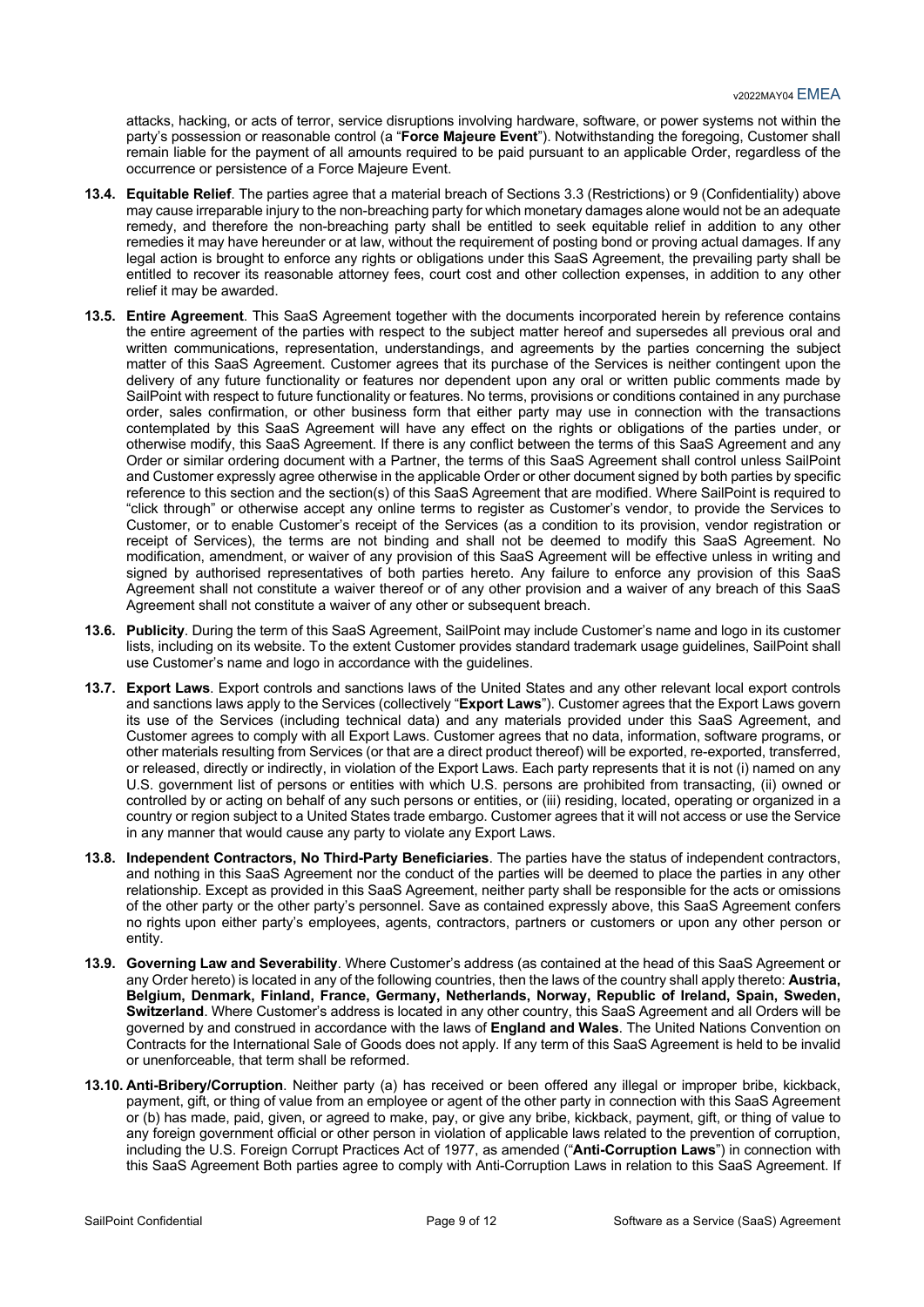either party learns of any violation of the foregoing restriction, the party will use reasonable efforts to promptly notify the other party.

- **13.11. Interpretation**. For purposes of interpreting this SaaS Agreement:
	- (i) unless the context otherwise requires, the singular includes the plural, and the plural includes the singular;
	- (ii) unless otherwise specifically stated, the words "herein," "hereof," and "hereunder" and other words of similar import refer to this SaaS Agreement as a whole and not to any particular section or paragraph;
	- (iii) the words "include" and "including" will not be construed as terms of limitation, and will therefore mean "including but not limited to" and "including without limitation";
	- (iv) unless otherwise specifically stated, the words "writing" or "written" mean preserved or presented in retrievable or reproducible form, whether electronic (including email but excluding voice mail) or hard copy; and
	- (v) the captions and section and paragraph headings used in this SaaS Agreement are inserted for convenience only and will not affect the meaning or interpretation of this SaaS Agreement.

#### **13.12. [Reserved]**.

**13.13. Country-Specific Contract Terms**. Where, pursuant to Section 13.9 above (Governing Law and Severability), this SaaS Agreement is subject to the laws of France ("**French Law**") or Germany ("**German Law**"), certain sections of this SaaS Agreement shall be deemed to be varied in accordance with the applicable provisions of Exhibit B – *Country Specific Terms* attached hereto ("Exhibit B"). In the event of any conflict between the provisions of Exhibit B and the provisions of this SaaS Agreement, the provisions of Exhibit B shall prevail, in relation to the context thereof.

\*\*\* End of Terms and Conditions \*\*\*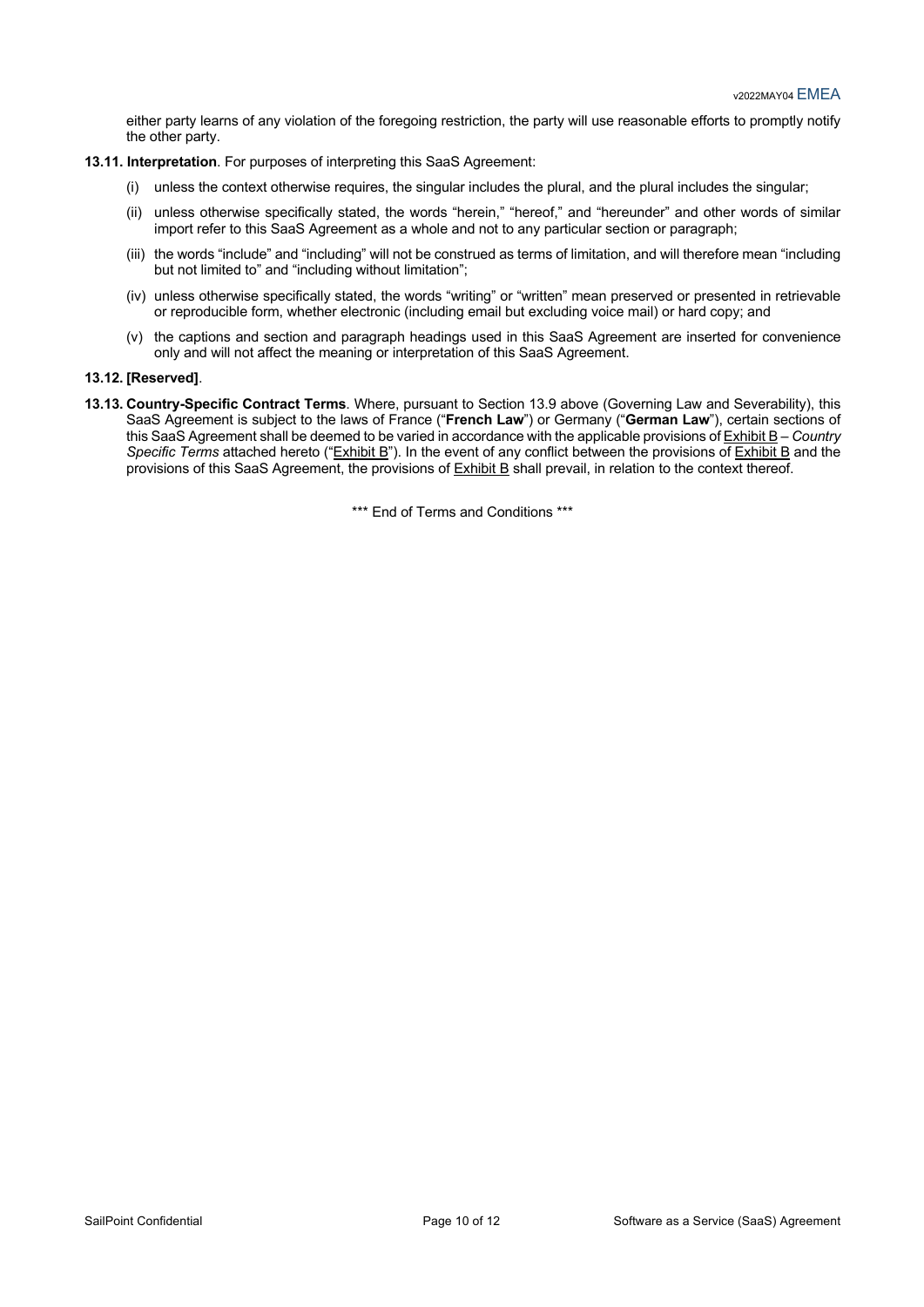# **Exhibit A** *- DPA*

*[Attach SailPoint Customer Data Processing Addendum here when executed]*